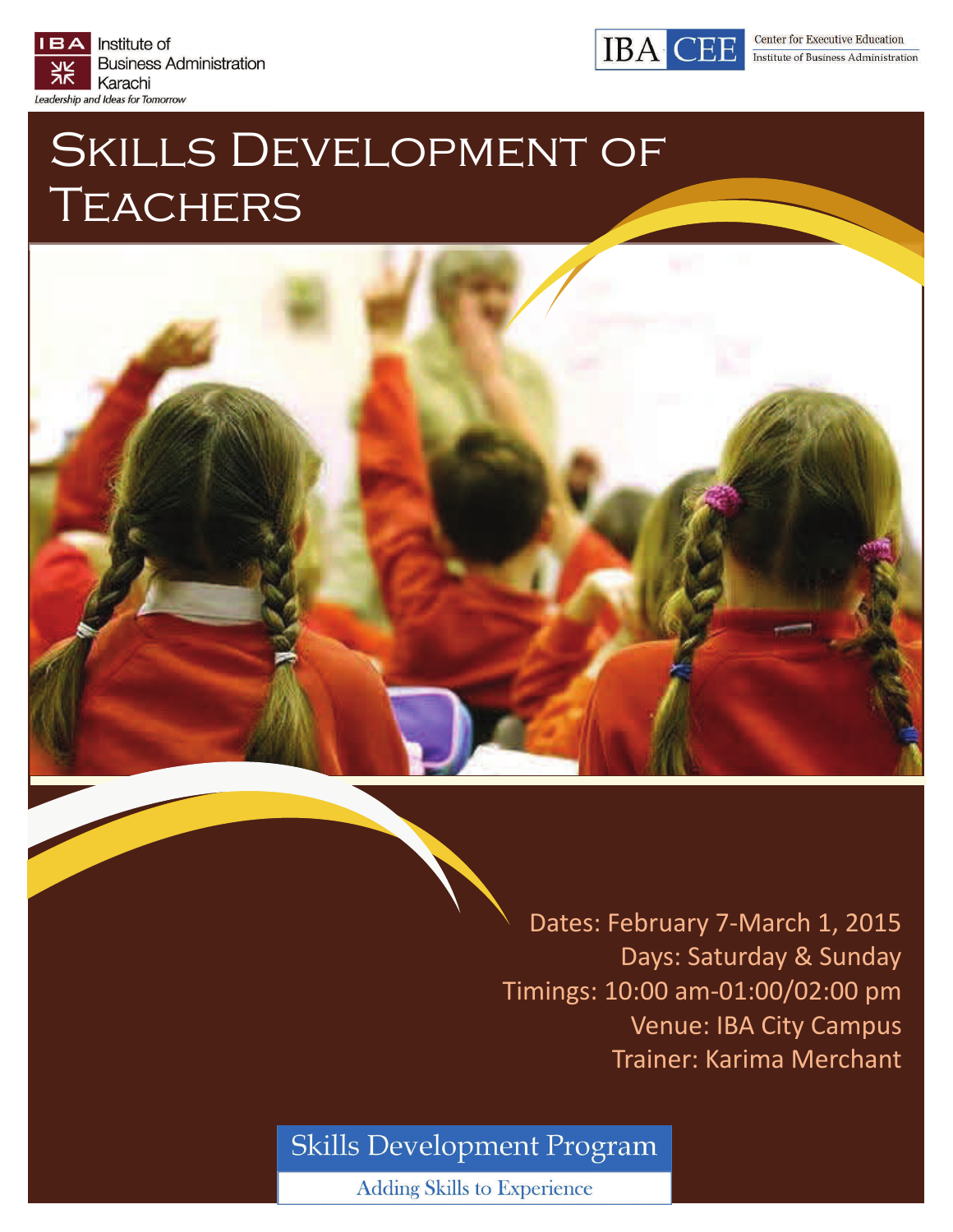

#### **Trainer's Profile**

**Ms Karima Merchant** is highly qualified individual in the field of education and teaching with versatile experience of teacher training and academic supervision at renowned schools.

Ms Merchant holds Master's degree in Education and Teaching from University of London and that too with distinction in both subjects. Before that she did BBA from Institute of Business Administration, Karachi which is a source of tactful decision making for her when it comes to being an educator. She has worked as Associate educator at ITR Education Board and currently she is an Academic Coordinator at Haque Academy.

Karima is trained in 'Science of Early Child Development' from AKU-IED (Institute for Educational Development)

Besides all this she has written several articles on children education and spiritual notions. She has also conducted research on 'collaborative methods of learning' and 'Perceptions of students, parents and teachers on the implementation of STEP (Secondary Teacher Education Program). Moreover, she has done several online courses from international universities including; 'Effective Classroom Interactions: Supporting Young Children's Development' from University of Virginia and 'Designing a new learning Environment' from Stanford University with distinction.

# **Self‐knowledge is the beginning of all knowledge**

# **Series of six (6) mini workshops**

to equip teachers with basic understanding of teaching and learning process.

It includes the following components:

- PresentaƟon skills
- How children learn? Active vs passive learning
- Different learning styles
- Developmental Appropriate Practices
- Lesson planning
- Reflection and its significance
- Feedback and its importance

#### **Pedagogy**

- Hands-on activities
- Video clips & video analy‐ sis
- \* Readings based/backed by \* Classroom Presentations research
- **Worksheets** 
	-

\* PowerPoint presentations

Role Play

Case studies

Classroom discussions

#### **Benefits to Participants**

- \* Development of communication, team work, presentation, creative thinking & problem solving skills
- Professional development of teachers
- \* Better understanding of the teaching & learning process
- Exposure to a wide variety of pedagogy & reading material
- Application of learning to real life scenarios

#### **Target Audience**

Teachers of Early Childhood Development (ECD) i.e. teaching students of 3‐8 years